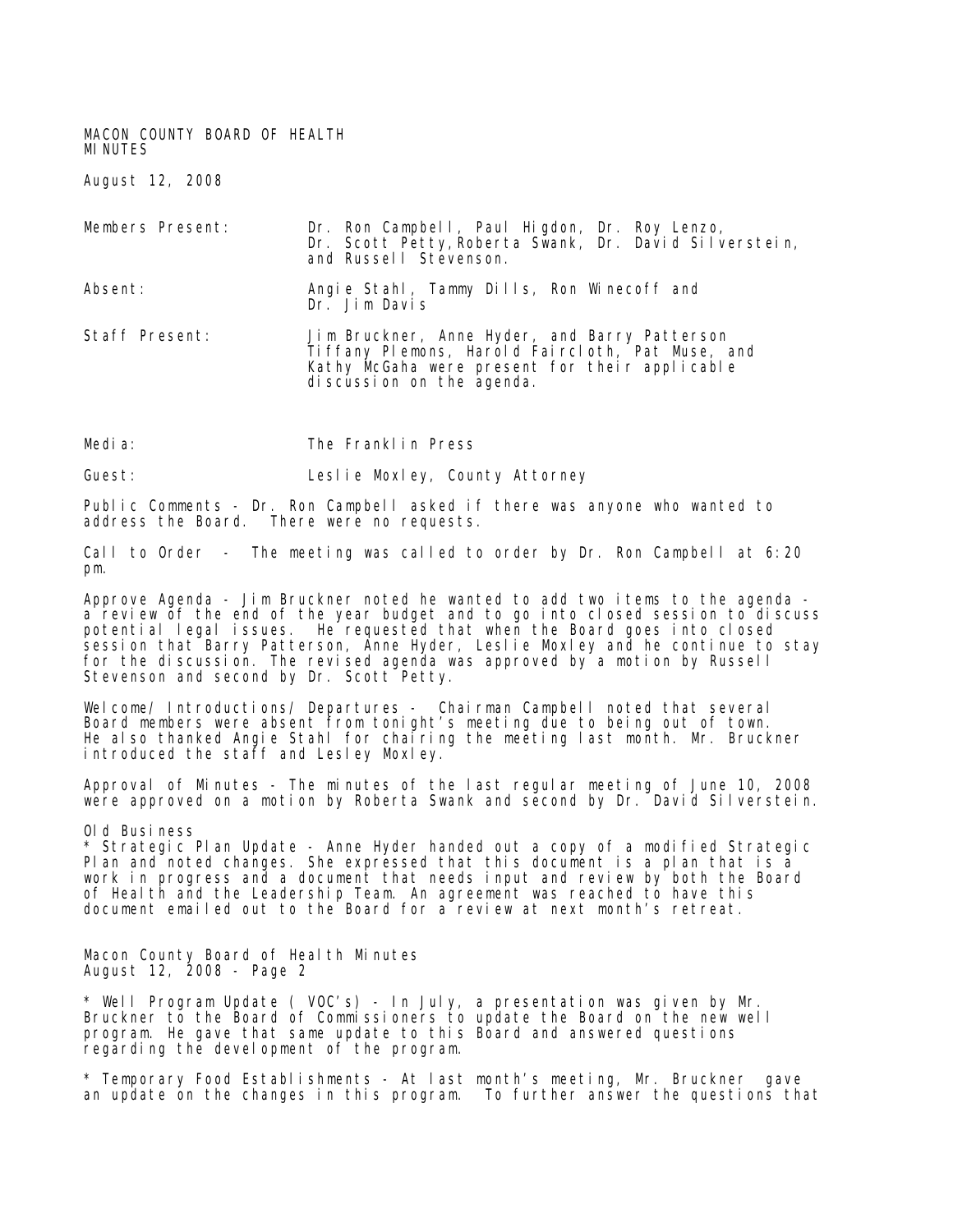came up, he asked Pat Muse to address the Board tonight. Among other issues, Pat clarified the questions of the \$50 fee, referring to the handout that Board members had received previously. Pat plans a meeting with some of the vendors to address their questions. The \$50 fee is a state law so clarification was made that this board does not have to approve that fee.

\* EH Salaries / Position Freeze - Mr. Bruckner reported that the EH salary increase had not been put into the budget this year and that after meeting on this topic with the County Manager, he had learned that there will be a market study done soon on all positions within the county. He also reported that at this time, the County Manager preferred to look at salaries across the board. Due to the lower number of permits being submitted at this time, Mr. Bruckner stated the department had made the decision to freeze the two positions that were currently vacant - one for the entire year and one until at least December. He added that in December, the intern who was assigned to our Dept via the incubator project will graduate and will have finished CIT so if hired, he could start issuing permits by February.

\* End of Year Budget - Reporting on data from the Finance Department (not yet the official final report ) and based on expenditures and revenues, Mr. Bruckner stated that the agency finished \$440,000 to the good this year and these funds were returned to the county. He praised the Adult Dental Program for a program that only started in October and came out \$5000 to the good.

New Business

\* Recertification - Healthy Carolinians of Macon County - Kathy McGaha reported on the most recent recertification of her program. Last week she was notified not only that the program was recertified, but the regional consultant had called and reported that the State Partnership was going to start using Macon County's program as a role model for the state. Kathy expressed appreciation to her assistant, Rhonda Blanton, for her good work with this project and Anne Hyder, Jim Bruckner and Roberta Swank also expressed recognition to both Kathy and Rhonda for the excellent work that they do.

Macon County Board of Health Minutes August 12, 2008 - Page 3

\* Fee Policy - Referring to the CPR classes that are taught by the agency for the community, Mr. Bruckner noted that we are limited on what we can charge based on the American Red Cross (ARC) fees. In July, the ARC raised their fees and Jim referred to the fee schedule in the Board packets. On a motion by Dr. David Silverstein and second by Roberta Swank, the Board unanimously approved the fee change. In October, Mr. Bruckner reported that he will be bringing the entire agency fee plan to the Board for approval.

\* Monitoring Visits Report - Anne Hyder summarized the program reviews that have been held recently and stressed the impact of time demands on the staff since so many are being done in preparation for Accreditation. She reported on over 10 major programs that have been reviewed and added compliments to staff such as Stan Polanski, whose polices were complimented by the reviewers as great examples to be adopted across the state and to Judy Bell as the Administrative Audit held recently had no findings that had to be addressed.

\* Policies - Referring to the Accreditation Process, Anne Hyder explained that several policies need Board review and that she plans to send these policies out electronically prior to the Retreat in September as there will be an opportunity for discussion of these polices at that time. She added that the dates for the Accreditation review are November 5,6, and 7. She shared a review of the three day agenda including the time for the Board of Health members interviews.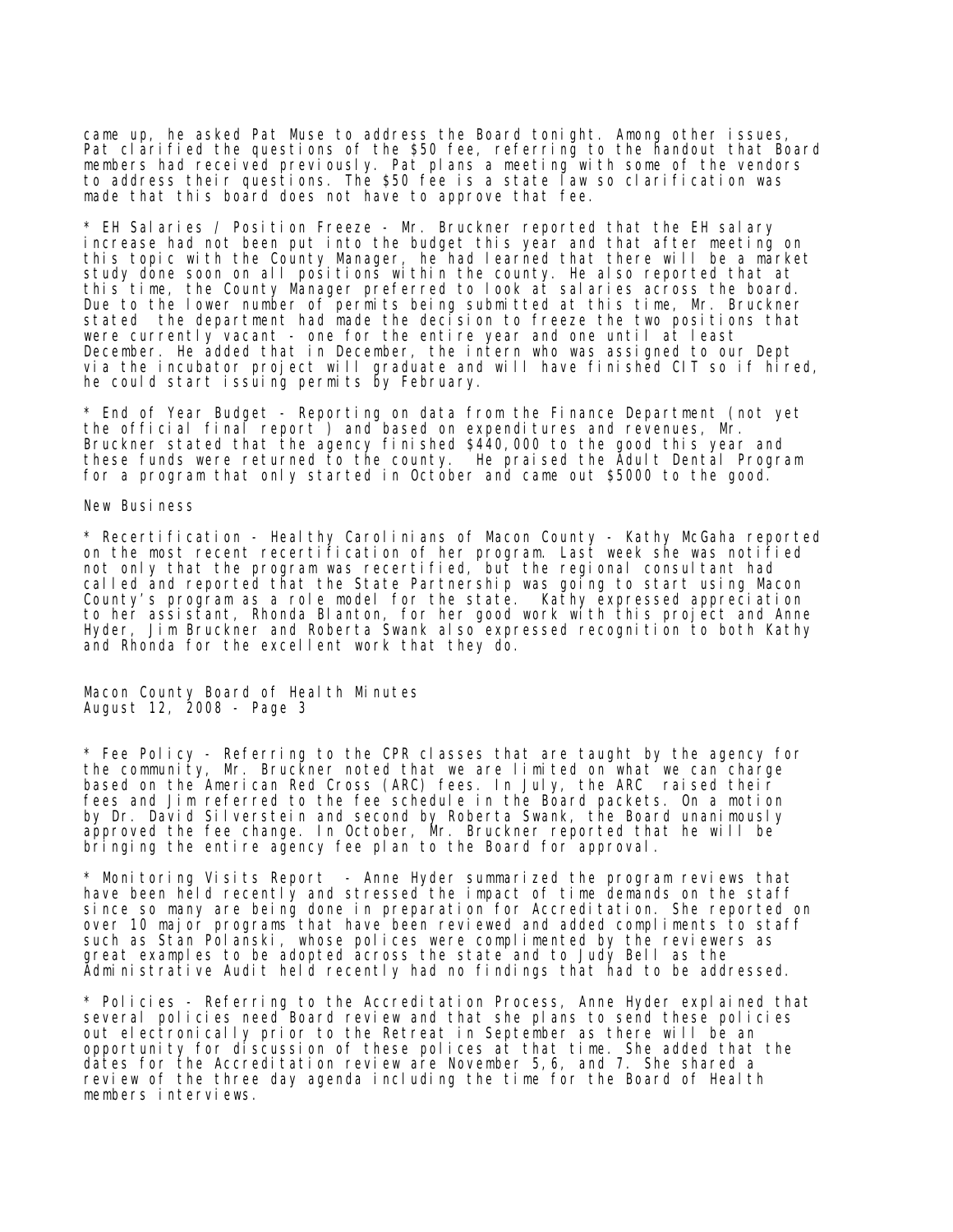\* Health Director Annual Evaluation - Dr. Campbell noted that Mr. Bruckner was approaching his one year anniversary date. He noted that for Jim's six month performance review, he had asked those Board members who were previously on the Personnel Committee to be the team who met with Jim. For the annual review, Dr. Campbell suggested getting feedback from other Department Heads and continuing to have input from the Committee - Tammy Dills, Ron Winecoff and Dr. Campbell.

## Board Training and Information

\* Anne Hyder referred to the training packets that the Board had previously received and reviewed on their own. She also reminded members that they should have received a copy of a Board of Health Orientation Notebook when they were initially assigned to the Board and that notebook not only provided a section for minutes and updates but also included basic information about PH Essential Services, the agency Mission Statement and the agency Organizational Chart. She also noted that the magazine for Board of Health members from the National Association of Local Boards of Health (NALBOH) (handed out to members. at the June meeting) is a good training opportunity for Board members. Ms. Hyder invited members to request any training need they may have in the future.

Macon County Board of Health Minutes August 12, 2008 - Page 4

## Announcements

\* Performance Review Data - Mr. Bruckner and Dr. Campbell invited members to review the data in the packets and call with any questions.

\* Board of Health Retreat - A reminder was given that the Retreat is scheduled for Tuesday, September 9 in meeting rooms A and B at the Human Services Building starting at 6:00 pm for dinner. The agenda will include information on Personal Health Services - not Environmental Health issues since there has been a lot of information provided about that program recently. The meeting will last between 2-3 hours.

\* School Nurses - Anne Hyder gave a brief report that we have had two of the five school nurses resign in the past couple of weeks. They both took other positions.

Next Regular Meeting - September 9, 2008 at 6:15 pm - planning retreat with short business meeting.

Closed Session - Dr. Campbell requested a motion to go into closed session at 7:35 pm to discuss legal issues. That motion was made by Paul Higdon and seconded by Roberta Swank. At 7:36 pm, a motion was made to come out of closed session by Roberta Swank and seconded by Russell Stevenson. Roberta Swank immediately made a motion to go into closed session to discuss a legal matter and a personnel matter. That motion passed unanimously after a second by Russell Stevenson.

A motion was made by to return to open session and seal the minutes at 8:14 pm by Paul Higdon with a second by Russell Stevenson. That motion passed unanimously.

Mr. Bruckner requested Board of Health approval to continue to pursue legal action against a property owner who received a notice of violation and failed to abide by that notice, applied for a permit and failed to pick up the permit and is still not in compliance but has until August 28 to get in compliance. Mr. Bruckner added that if he doesn't comply by that date, the Board with consultation with the County Attorney will pursue legal action.